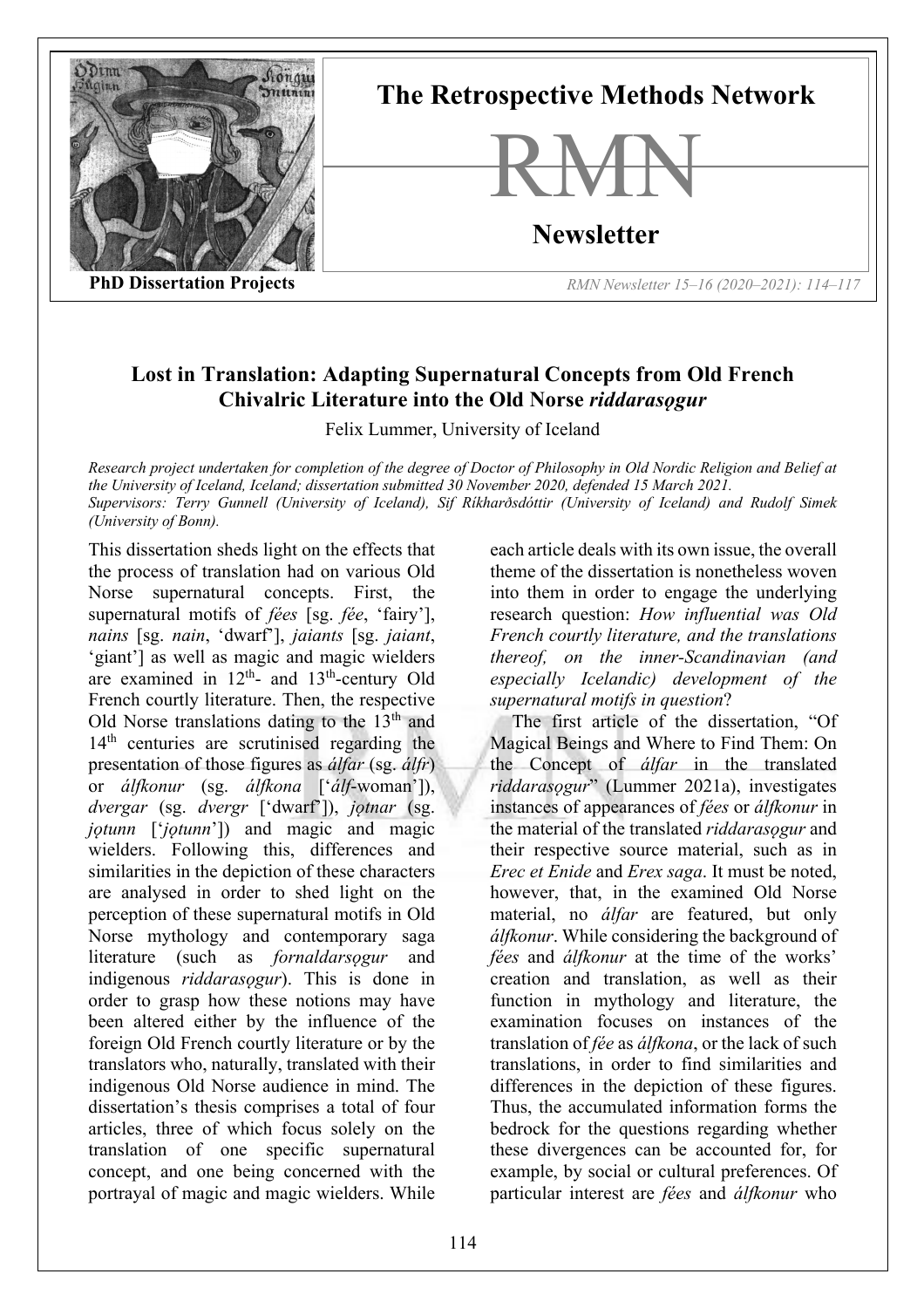are portrayed in positions of craftsmanship, their tremendous beauty and their respective roles regarding fate and changelings.

The second article, "'ek hræðumz ekki þik' – The *dvergar* in translated *riddarasogur*" (Lummer 2021b), examines Old French courtly works and their respective Old Norse translations that feature either *nains* or *dvergar* or both. Old French courtly literature knows two different types of *nains*, the so-called *petit chevaliers* ['little knights'] and the servant*nains* (Martineau 2003: 17–22, 70–73). It is the latter kind that is found in the translated *riddarasǫgur* and therefore subject of this article. Unlike their Old Norse counterparts, Old French *nains* only have few mythical traits, if any. On the other hand, the *dvergar* appear as well-established mythological figures. Keeping these differences in mind, this article considers the translation of *nain* as *dvergr*, or the lack thereof, in order to deduce valuable information about the acculturation that might have taken place during the process of translation. Interestingly, later Old Norse sagas did not make use of the Old French *nain* in their figure inventory, rather staying with the known creature type of Old Norse mythology. It may be said that the *nain*-like *dvergar* of translated *riddarasǫgur* appeared to not have caught on outside this specific literature style. It appears as though, over time, the perception of the *dvergar* as rock-dwelling, metal-working beings reflected in Old Norse mythology faded, with only the most interesting stories being preserved in Iceland.<sup>1</sup> Apparently, there seems to have been no place for the 'alien' literary construct that was the *nain* – like *dvergr* of translated courtly literature in thenactive Scandinavian folk belief.

The third article, titled "Solitary Colossi and Not-So-Small Men: A Study on the Effect of Translation on the Old Norse Supernatural Concept of the *jotnar*" (Lummer 2022a), follows the overall theme of the dissertation project by studying the mentions of *jaiants* in Old French courtly literature and that of *jǫtnar* in the material of the translated *riddarasogur*. Numerous different types of *jaiants* encountered in the Old French chivalric literature have been identified, two are relevant here, namely the "Saracen champion" and the "terrorizing giant" (Dubost 1978: 300), none of

which have much relation to the mythological Old Norse *jǫtnar*. In their narrative guise, these figures are two dimensional with two features being considerably prominent: (*a*) their size and (*b*) their diabolical aspects (which are commonly connected to their Muslim faith in the narratives) (Dubost 1978: 302–307). Further features heavily depend on the narrative in question and mostly revolve around the respective *jaiant*'s physiognomy. As figures of considerable strength, they wield crude weapons such as cudgels, staves or whips. Arguably, their only superhuman feature is that, somewhat like the *jotnar*, they live on in folklore as creators of Neolithic tombs (Sébillot 1904–1907 IV: 32– 33). Evidently, the Old Norse *jotnar* Snorri was describing at the same time that the *riddarasǫgur* were being translated are quite different. Essentially mythological creatures, they are the most active group in Old Norse myth after the *æsir* and *vanir*. As Ingunn Ásdísardóttir has stressed, the mythological *jotnar* have few associations with size apart from Ýmir (2018: 213–214, 237). Regarding the translated *riddarasǫgur*, one notes that the word *jaiant* is consistently translated as *jǫtunn*. Furthermore, where the demonic aspects of the *jaiants* are underlined with the use of words like *malfé* ['devil'], one notes that the translators occasionally call them *trǫll* ['troll'], a word that was evidently closer to the demonic (see e.g. Ármann Jakobsson 2008). This case study thus points to several significant things. First of all, the transformation of *jotnar* into *trǫll* was beginning. Second, the aspect of size was becoming a steadfast aspect of the image of the *jotnar* by the early 13<sup>th</sup> century. Indeed, this seems to correspond to the Scandinavian development of the concept of the *jǫtnar* starting to move away from their mythological origins as they began to merge with other large, supernatural motifs. Therefore, the depiction of the *jǫtnar* in the translated *riddarasǫgur* embodies another step in the attenuation of the *jǫtnar* into the dull, large and cruel trolls that would come to dominate the later *Märchen* and folk legend tradition (Kvideland & Sehmsdorf 1988: 301–317).

"The Translation of Magic in the translated *riddarasǫgur*" (Lummer 2022b) is the fourth and final article of this collection and aims to investigate the various forms and depictions of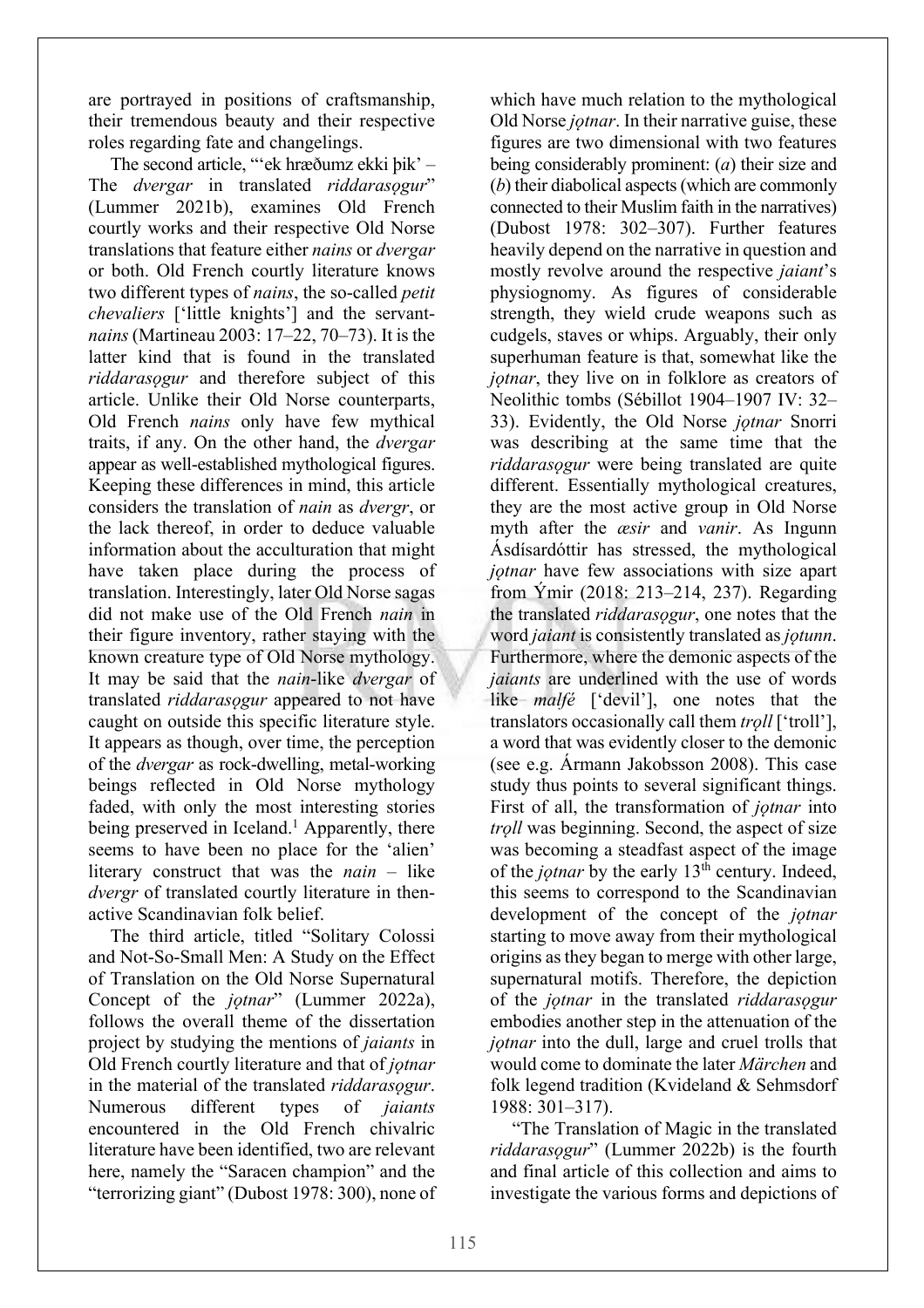magic and magic wielders in the Old French courtly literature and the translated *riddarasogur*. Due to the limitations of an article-length analysis and for comparison's sake, Kieckhefer's general dichotomy of magic as an act that "uses demonic aid or occult powers in nature" is employed (Kieckhefer 1990: 14). Subsequently, a magic wielder is an actor utilising such an action. This case study naturally bears in mind the fact that ideas relating to medieval magic found in the *riddarasogur* needed to be comprehensible not only for learned individuals but also the common populace. Owing to restrictions in space, the article does not discuss magical items, prophecy, and divination or shapeshifting. In the Old French and Anglo-Norman narratives considered here, many (especially female) figures are presented as being knowledgeable in alchemy and/or herbalism, both of which are used to heal wounds and to concoct potions to cure diseases. While Old Norse literature mentions several essentially male figures, who work as healers, these are never presented as magicians, and the work of *seiðkonur* (sg. *seiðkona* ['a woman performing *seiðr*']) was different in nature, focusing chiefly on prophecy (Mitchell 2011: 94–98).

This dissertation's thesis as a whole emphasizes the importance of considering the role of translation – and the omnipresent human element in that process – on ways of thinking, something that is particularly applicable when it comes to the tricky question of the translation of concepts and not least supernatural concepts. While some things are lost in the process of translation, other things are gained. Naturally, as these concepts were mostly introduced via literature, one can expect much of the influence to have been essentially literary. Something that tends to receive less attention is the fact that these stories were popular amongst people at large, and that they were also read out aloud in farmhouses alongside other local materials during *kvöldvökur* ['evening wakes'], thereby reflecting a complex interaction between two kinds of culture, the written and the oral. What seems clear is that, for one reason or another, some motifs were more influential on local beliefs than others. The new *nain-*form of *dvergar* appears to have largely been confined to literature, partly because belief in *dvergar* as

beings in our world seems to have been waning in Norway and Iceland. As the respective articles demonstrate, things seem to have been different with the *álfar* and *álfkonur*, while in the case of the *jotnar*, it seems apparent that the influence of the translated *riddarasogur* tapped into an ongoing developmental process whereby they were gradually becoming aligned more with the notion of the *troll*, moving out of the pre-Christian mythological domain and into our modern(?) world. Regarding the translations of magic and magic wielders, the influences and developments seem to be much more complex. As noted at the start, it is my hope that this dissertation has opened a few doors with regard to this process, not only for work on the *riddarasǫgur*, but also other types of translation. Of course, one always needs to bear in mind the problems of working with the extant material: a great deal is missing in the puzzle. Nonetheless, what is always unescapable here is the nature of the end result which, when compared to the extant Old French, suggests that the flavour of the soup has subtly changed as the recipe has been passed between cultures. *Why* that happened on the way will continue to be open for debate.

*Acknowledgements: This research project has been funded by the The Doctoral Grant of the University of Iceland Research Fund. I am grateful to my research supervisors Professor Terry Gunnell (University of Iceland), Professor Sif Ríkharðsdóttir (University of Iceland) and Professor Rudolf Simek (University of Bonn) for their continuous assistance and help in keeping the project on schedule.*

## *Notes*

1. Kvideland & Sehmsdorf do not list any legends relating to dwarfs (1988: 224, 227 and 230–1). Regarding Swedish folklore, af Klintberg knows four tales revolving around so-called 'mountain smiths' (2010: 135). Jón Árnason (1954–1961 I: 453–455) only knows of a few tales of dwarfs in Iceland.

## *Works Cited*

- Ármann Jakobsson. 2008. "Vad är ett troll? Betydelsen av ett isländskt medeltidsbegrepp". *Saga och Sed* 2008: 101–117.
- Dubost, Francis. 1978. "L'emploi du mot 'géant' dans les Chansons de Geste". In *Mélanges de philologie romane offerts à Charles Camproux*. 2 vols. Montpellier: Paul Valéry University, Centre d'Estudis Occitans. Vol. I, pp. 299–313.